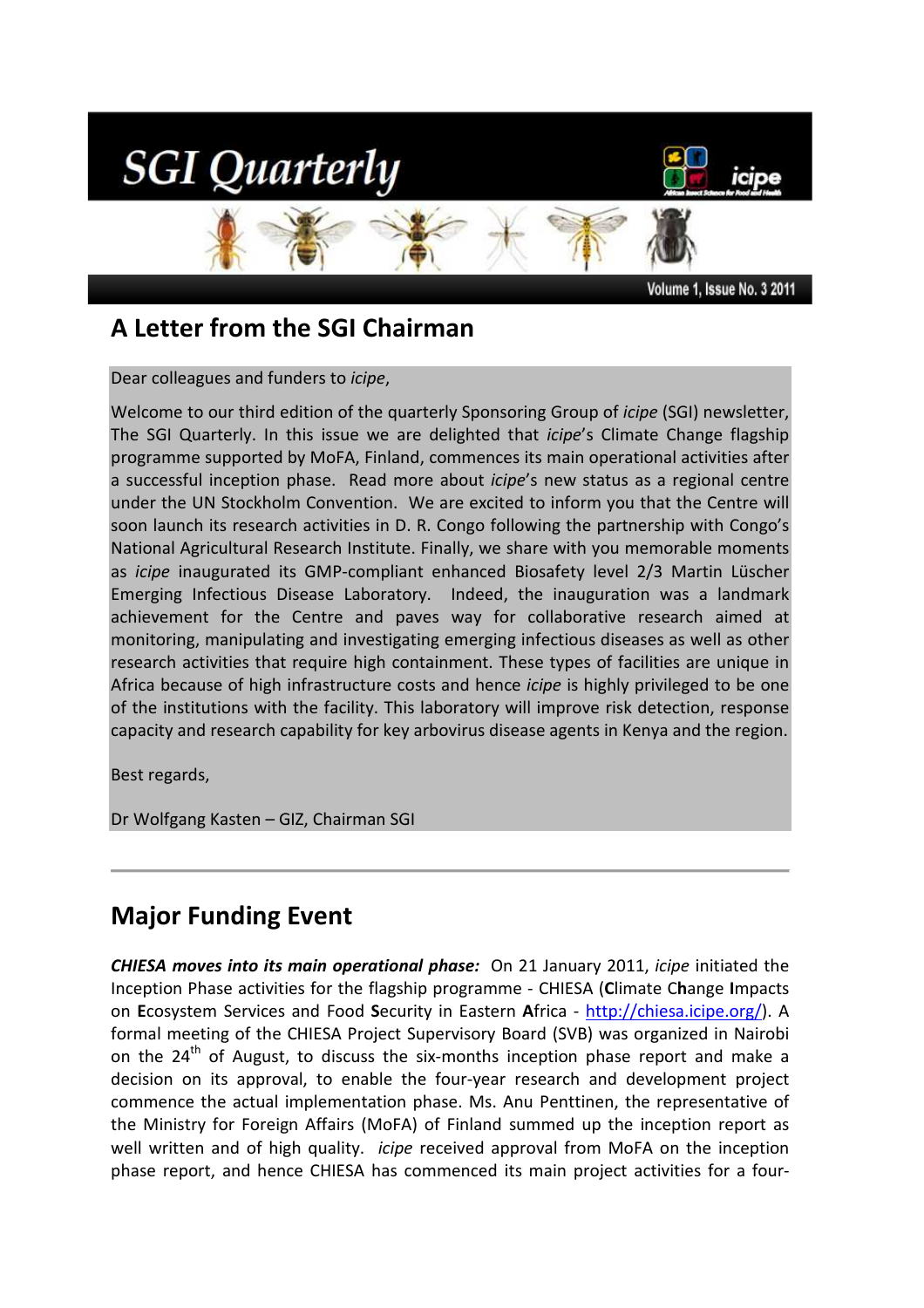year period. Additionally, the other members of the SVB, Dr. Wilson Songa, Agriculture Secretary, Ministry of Agriculture, Republic of Kenya, Eng. Mbogo Futakamba, Deputy Permanent Secretary, Ministry of Agriculture, Food Security & Cooperatives, The United Republic of Tanzania, Mr. Dula Shanko, Deputy Director General, National Meteorological Agency of Ethiopia, *icipe* DG Prof. Christian Borgemeister and Dr. Tino Johansson, *icipe*'s CHIESA coordinator (*ex officio*) were also very pleased with the inception phase report and approved it unanimously. On behalf of the Kenyan Government and the CHIESA consortium Dr. Songa thanked the Government of Finland for its long-term support of Forestry and Agricultural Sectors in Kenya, and expressed his appreciation that the support continues in many ways, especially through the CHIESA project.





*located on the CHIESA project research highlands. transect in Jimma, Ethiopia.* 

*Dr. Fabrice Pinard (CIRAD-icipe) studying The research transect in Jimma, Ethiopia shaded coffee trees in Setema village showing a typical farm and some* 

#### **Recognition**

*icipe selected as regional centre under the Stockholm Convention on Persistent Organic Pollutants***:** In 2005, an assessment report by UNEP to identify potential institutions for regional or sub regional centres, identified the International Centre of Insect Physiology and Ecology (*icipe*), Kenya as one of the potential institution. The Convention on Persistent Organic Pollutants (POPs) is a global treaty to protect human health and the environment from highly dangerous, long-lasting chemicals by restricting and ultimately eliminating their production, use, trade, release and storage. In a letter dated 14 September 2011, from the Executive Secretary of the Stockholm Convention, *icipe* was officially notified that the Conference of the Parties to the Stockholm Convention, by its decision SC-5/21, endorsed *icipe* as a Stockholm Convention regional or subregional centre for capacity-building and the transfer of technology for a period of four years. http://www.icipe.org/news/488-icipe-stockholm-convention-regional-centre.html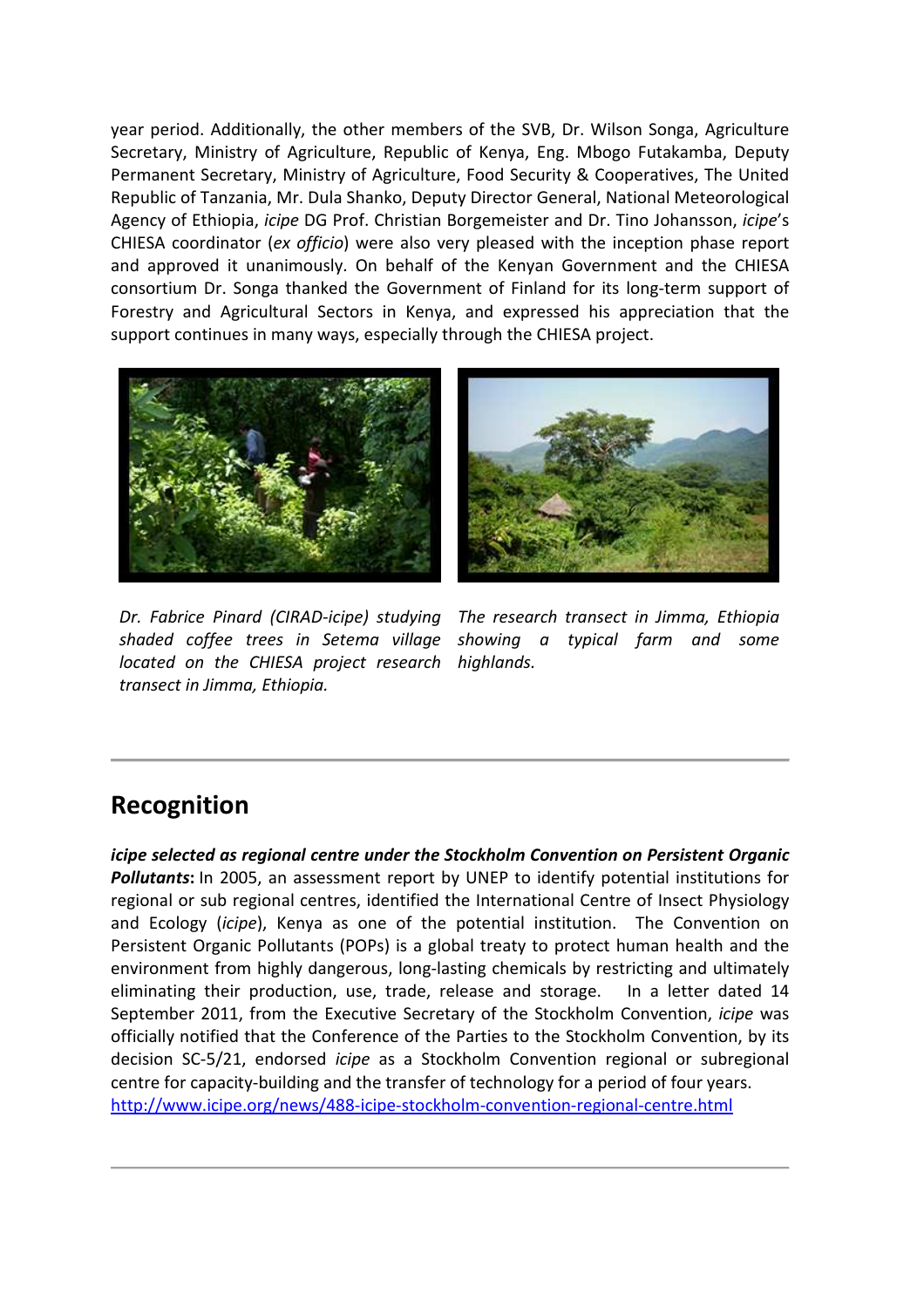#### **Important New Partnership**

*icipe's renewed partnership with D.R. Congo*: On 14 September 2011, Prof. Paul Mafuka Mbe-Mpie, the DG of Institut National Pour L'etude Et La Recherche Agronomiques (INERA), the National Agricultural Research Institute, of the Democratic Republic of Congo and *icipe* DG Prof. Christian Borgemeister signed a Memorandum of Understanding (MoU) at *icipe*'s HQs in Nairobi, paving way to a strengthened partnership towards an enhanced development agenda between the two institutions. The collaboration will jointly promote scientific research and development, and capacity and institutional building in all agro-ecological zones of D.R. Congo. Accordingly, the two parties agree to conserve and contribute to sustainable use of the agricultural production base, and develop appropriate mitigation and adaptation strategies for the current and potential effects of climate change. The cooperation will include exchange of scientific information through publication of documents, joint conferences, seminars and workshops and other knowledge sharing initiatives.





*Prof. Paul Mafuka Mbe-Mpie and Prof. Seal stamping on the duly executed Christian Borgemeister during the signing of copies. the memorandum of understanding to strengthen partnership between INERA and icipe.*

#### **Major Institutional Event**

*icipe inaugurates its GMP-compliant enhanced Biosafety level 2/3 Martin Lüscher Emerging Infectious Disease Laboratory:* On 16 September 2011, *icipe* one of the Centres of Excellence in Africa inaugurated its GMP-compliant enhanced biosafety level 2/3 laboratory for emerging infectious diseases (EID), joining the few existing laboratories on the continent to provide such a resource. This is a landmark achievement for the Centre and the specialized laboratory will contribute to EID preparedness and response in the region. *icipe* plans to use this laboratory to conduct research and surveillance on emerging arboviral diseases including Rift Valley Fever (RVF), West Nile, Dengue and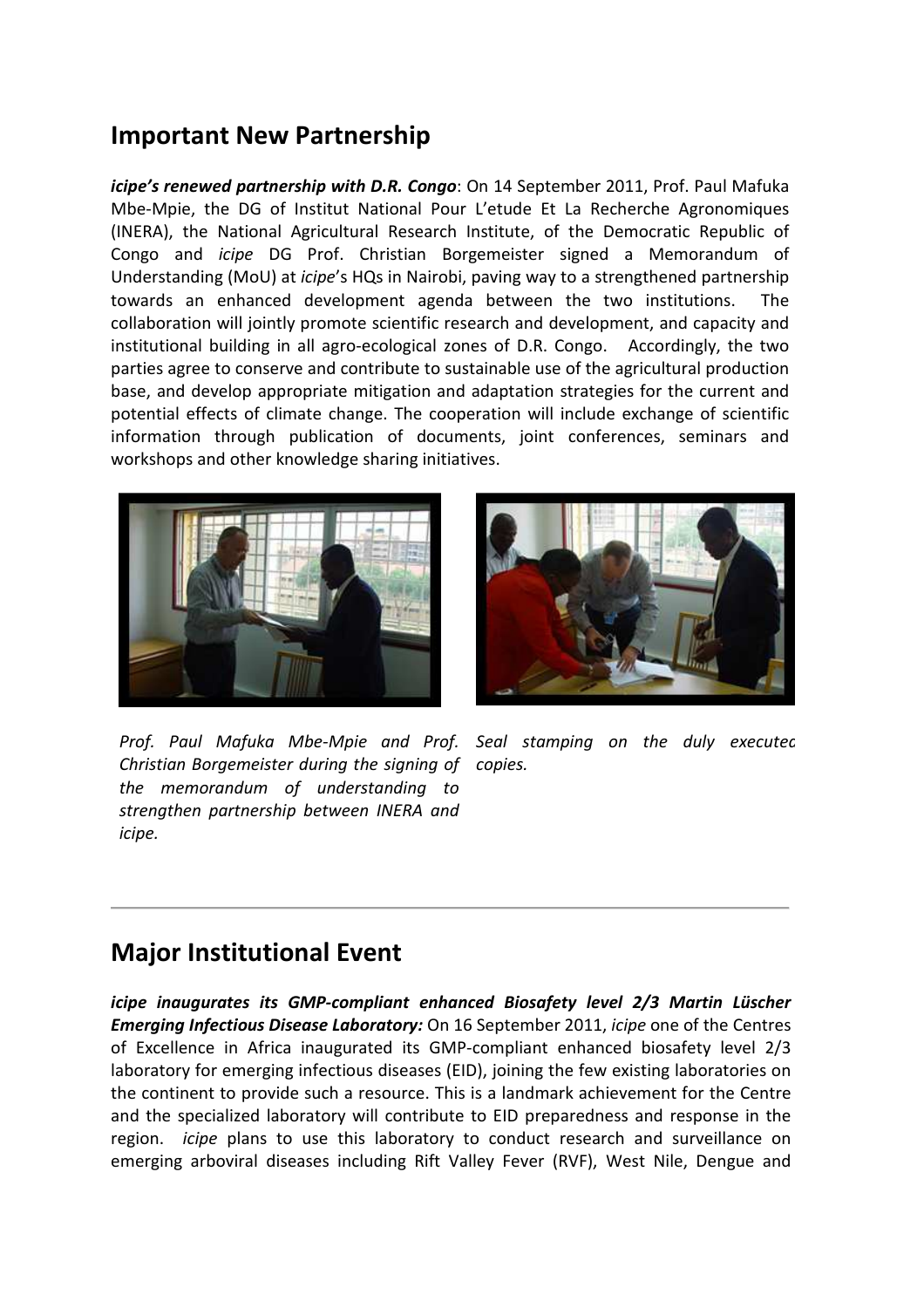Chikungunya among others, all arboviral disease of epidemic potential in East Africa. Ongoing *icipe* surveillance for arbovirus infection, distribution and diversity under a *Google.org* supported project (http://avid.icipe.org/) is a platform that could also lead to the detection of new strains of known and also unknown arboviruses. The ultimate goal of these research activities is to improve risk detection, early warning and the response capacity of the national programs in Kenya and the region to these arbovirus disease outbreaks. Projects planned for implementation in the new laboratory will incorporate training of MSc and PhD students and public health specialists from Ministries of Health of East African countries and beyond to improve/build on the existing network of surveillance, diagnostic and research capacity in arbovirus diseases in Africa. http://www.icipe.org/news/489-launch-of-east-africas-first-laboratory-of-emerging-

infectious-diseases.html



*H.E. Jacques Pitteloud, Swiss Ambassador to Kenya, officially cuts the ribbon to inaugurate the Martin Lüscher Emerging Infectious Diseases Laboratory.*



*Swiss Ambassador to Kenya just after unveiling the plaque.*

## **Important Research Finding**

Tamiru, A., Bruce, T. J. A., Woodcock, C. M., Caulfield, J. C., Midega, C. A. O., Ogol, C. K. P. O., Mayon, P., Birkett, M. A., Pickett, J. A. and Khan, Z. R. (2011), Maize landraces recruit egg and larval parasitoids in response to egg deposition by a herbivore. Ecology Letters. doi: 10.1111/j.1461-0248.2011.01674.x http://onlinelibrary.wiley.com/doi/10.1111/j.1461-0248.2011.01674.x/full

Natural enemies respond to herbivore-induced plant volatiles (HIPVs), but an often overlooked aspect is that there may be genotypic variation in these "indirect" plant defence traits within plant species. We found that egg deposition by stemborer moths on maize landrace varieties caused emission of HIPVs that attract parasitic wasps. Notably, however, the oviposition-induced release of parasitoid attractants was completely absent in commercial hybrid maize varieties. In the landraces, not only were egg